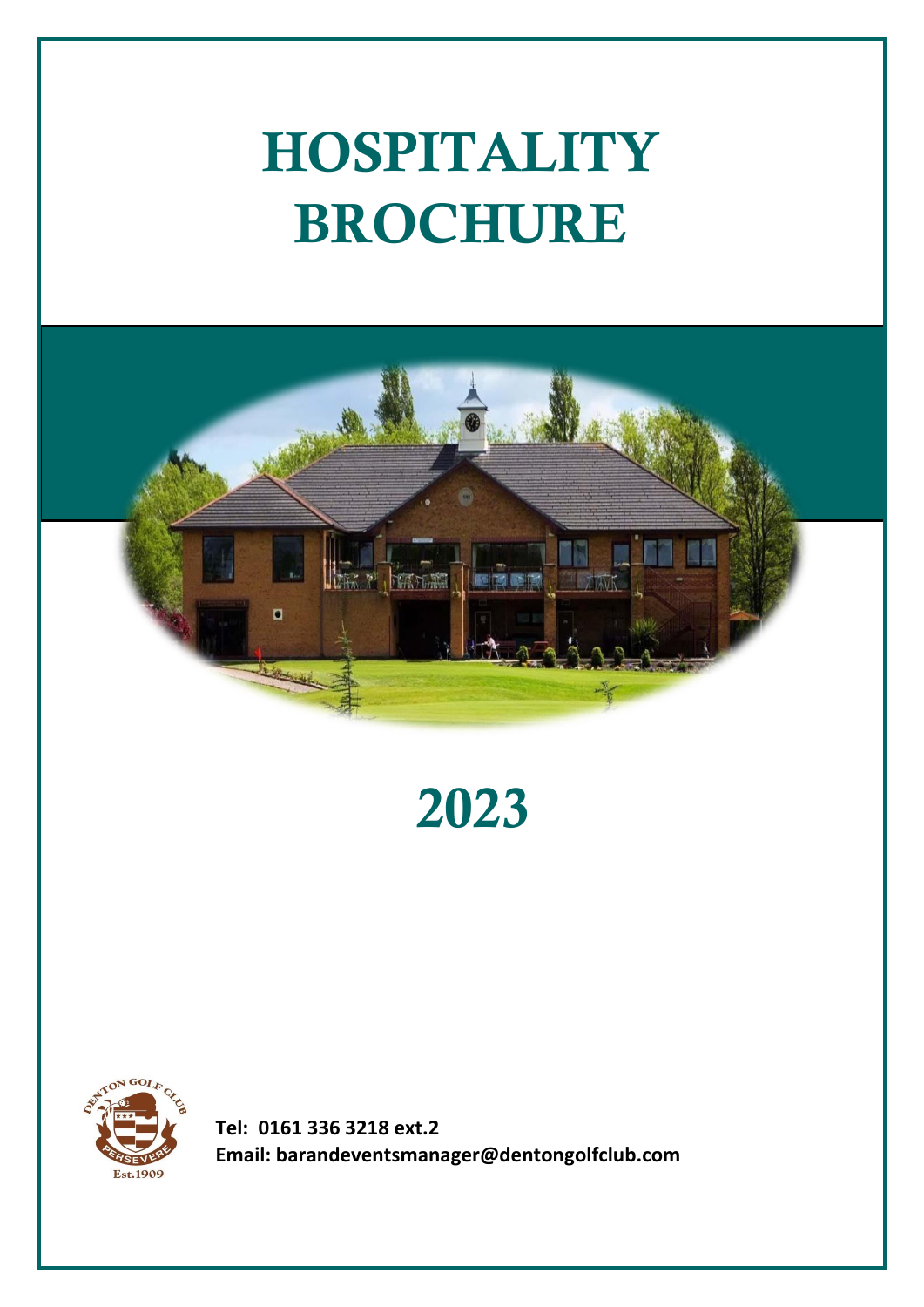# ROOM HIRE & FACILITIES

### **Bookings will be confirmed on receipt of the room hire deposit – we do not accept provisional bookings.**

|                                                                                                     | <b>Afternoon 11am-5pm</b> | <b>Evening 7pm-00:30am</b> |
|-----------------------------------------------------------------------------------------------------|---------------------------|----------------------------|
| <b>Function Suite</b><br>up to 150 guests<br>$(120$ seated)                                         | £100.00                   | £150.00                    |
| Half Suite - Main Lounge<br>Up to 50 guests with dance floor<br>Up to 70 guests with no dance floor | £60.00                    | £100.00                    |
| Half Suite - Dining Room<br>Up to 50 guests                                                         | £40.00                    | £65.00                     |

### **Room hire fees do not apply on Fridays\* or for funeral receptions.**

Please note that in the event of a cancellation, any room hire or catering payments are nonrefundable. Such payments can be redeemed at a later date, for a duration of 12 months.

**Room hire is inclusive of:** Exclusivity of function suite Shared access to outside balcony Private bar Drink service until 23.30 hrs (Bar extension: additional £150 for one hour service). Entertainment allowance until 00.00 White, cream or black linen tablecloths Linen napkins for formal dining Use of TV for photo or presentation purposes In-house audio system for background music with option to connect additional devices for personal playlists Microphone Disabled access and lift Baby changing facilities Air conditioning WIFI – passcode: TigerWoods

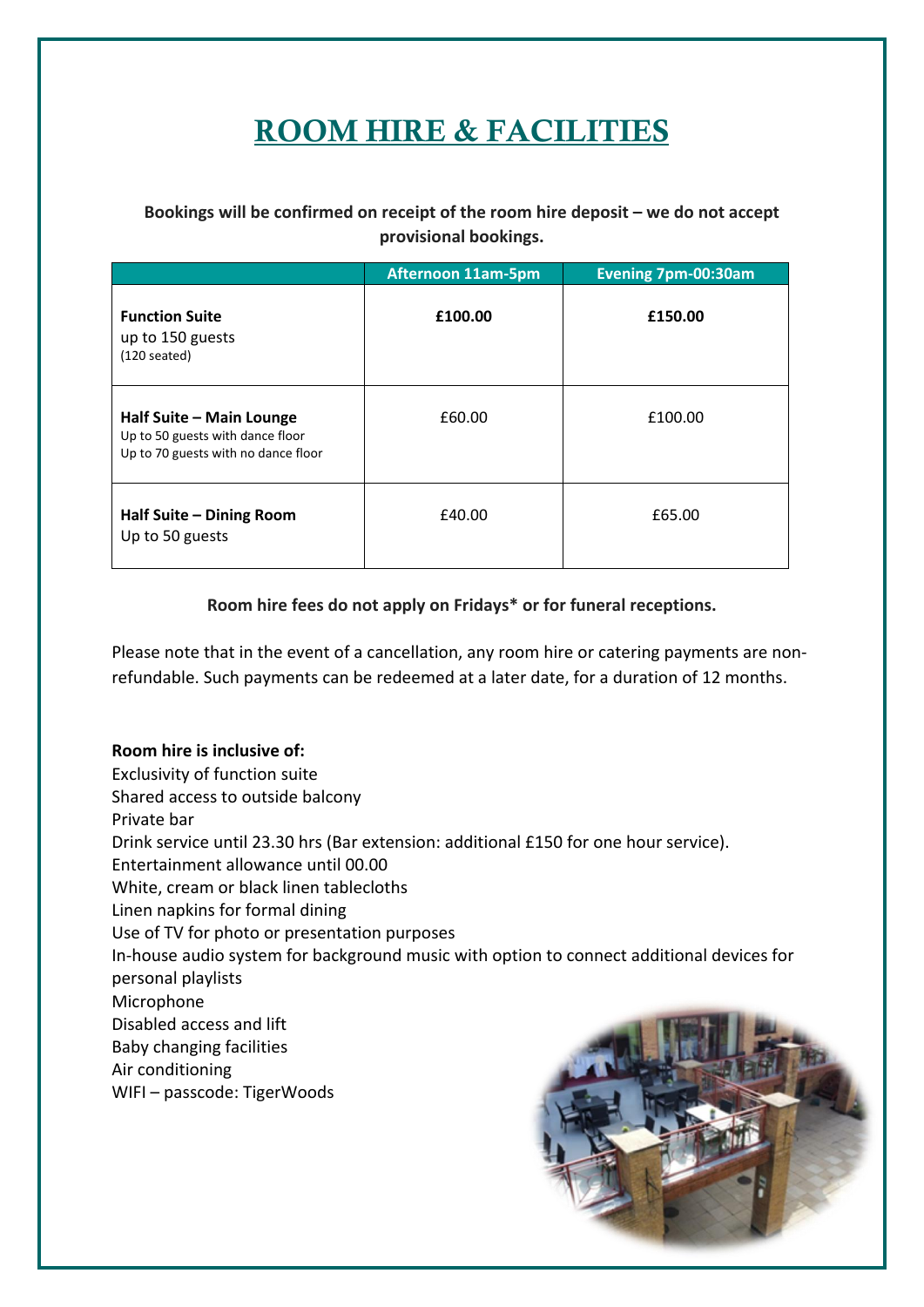| <b>BUFFETS</b>                                                                          |                                                                                                                                                                                                                                                                                                                                                                                                            |                                                  |
|-----------------------------------------------------------------------------------------|------------------------------------------------------------------------------------------------------------------------------------------------------------------------------------------------------------------------------------------------------------------------------------------------------------------------------------------------------------------------------------------------------------|--------------------------------------------------|
| <b>BUFFET A</b><br>£6.50 pp                                                             | Assorted Sandwiches & Wraps (v*)<br>Chunky Chips (v)                                                                                                                                                                                                                                                                                                                                                       |                                                  |
| <b>BUFFET B</b><br>£12.95 pp<br>Minimum of 30 guests                                    | Assorted Sandwiches (v*)<br><b>Marinated Chicken Drummers</b><br><b>Hot Sausage Rolls</b><br>Spring Rolls & Samosas (v)<br>Selection Of Pizzas (v*)<br>Chunky Chips (v)<br>Mixed Salad & Coleslaw (v)                                                                                                                                                                                                      |                                                  |
| <b>BUFFET C</b><br>£16.95 pp<br>Minimum of 30 guests                                    | Assorted Sandwiches (v*)<br>Crispy Chicken Strips<br><b>Hot Sausage Rolls</b><br><b>Breaded Cheese Bites</b><br>Indian Platter Selection (VE)<br>Selection Of Pizzas (v*)<br>Seasoned Wedges (v)<br>Freshly Baked Quiche (v*)<br>Mixed Salad, Coleslaw, Potato Salad<br>& Pasta salad $(v^*)$                                                                                                              |                                                  |
| <b>BUFFET D</b><br>£19.95 pp<br>Minimum of 50 guests                                    | Platters of Carved Meats Beef / Turkey / Ham<br><b>Rustic Breads</b><br>Ploughman's Platter<br><b>Selection of Pates</b><br><b>Poached Salmon with Atlantic Prawns</b><br><b>Marinated Chicken Skewers</b><br>Indian Platter Selection (VE)<br>Loaded potato skins $(v^*)$<br><b>Mini Bites</b><br>Quiche (V)* / Smoked Salmon Bellini / Bruschetta (V)<br>Salad, Coleslaw, Potato Salad & Pasta Salad (v) |                                                  |
| <b>ADDITIONAL</b><br><b>BUFFET PLATTERS</b><br>Can be added to any buffet (per platter) | <b>Assorted Sandwiches</b><br><b>Carved Meats Platter</b><br>Antipasti Platter<br>Ploughman's Platter<br>Pate Board<br>Marinated Chicken Skewers (GF)<br>Poached Salmon with Prawns (GF)                                                                                                                                                                                                                   | £25<br>£120<br>£120<br>£70<br>£65<br>£70<br>£120 |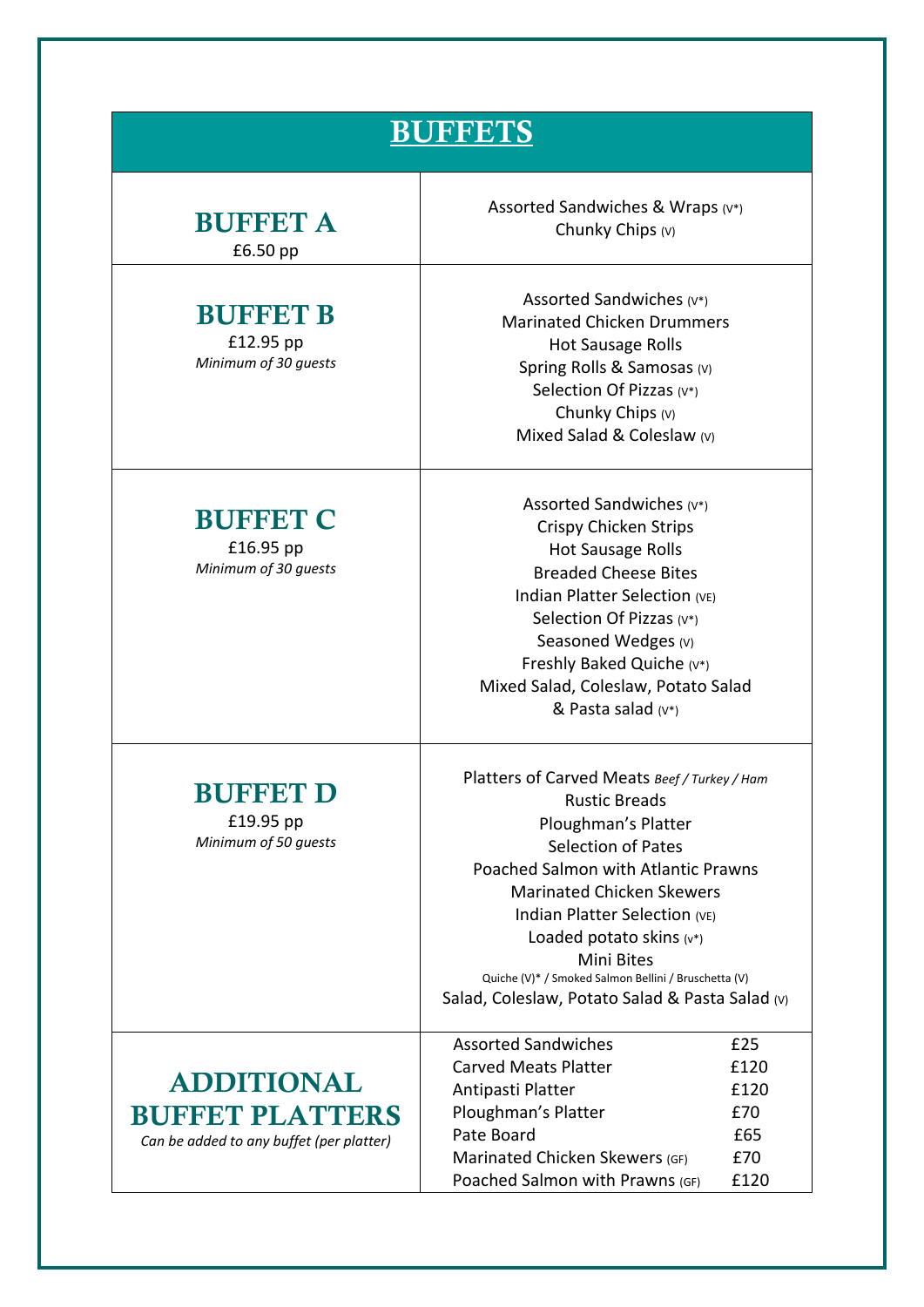### CHILDREN'S BUFFET

Sandwiches: Ham / Cheese / Egg mayo Assorted Crisps Selection Cocktail Sausages Cheese rolls Cheese & tomato pizza Chips

> **£7.50 per person** *Minimum 15 guests*

### CHILDREN'S MINI BUCKETS

Chicken Nuggets & Chips Fish Fingers & Chips Cheese & Tomato Pasta *with garlic bread*

> **£4.50 per person** *(Maximum of two options)*

### DESSERTS

All desserts serve approximately 15 persons

Chocolate Fudge Cake £30 per cake Strawberry Gateaux **E30** per cake Vanilla Cheesecake £30 per cake Victoria Sponge Cake £30 per cake Selection of Miniature Cakes & Fancies **2008 E45** per serving Cheese & Biscuits with condiments <br>
E60 per serving

### HOT BUFFETS

**Steak & Potato Pie** crusty bread rolls, red cabbage & beetroot **Chicken Curry** rice, chips & poppadum (VA) **Chilli Con Carne** rice, chips, sour cream & nachos (VA) **Lasagne** or **Vegetable Lasagne** (v) garlic bread & mixed salad **Cheese & Onion Pie** chips & beans (V) **Cottage Pie** crusty bread rolls, red cabbage & beetroot **Fisherman's Pie** topped with creamy mashed potato **Chicken & Pepperoni Pasta Bake** garlic bread & mixed salad **Tomato & Mozzarella Pasta Bake** garlic bread & mixed salad (v)

> **One Option £7.95 per person** (min 20 guests) **Two Options £9.95 per person** (min 40 guests) **Three Options £11.95 per person** (min 60 guests)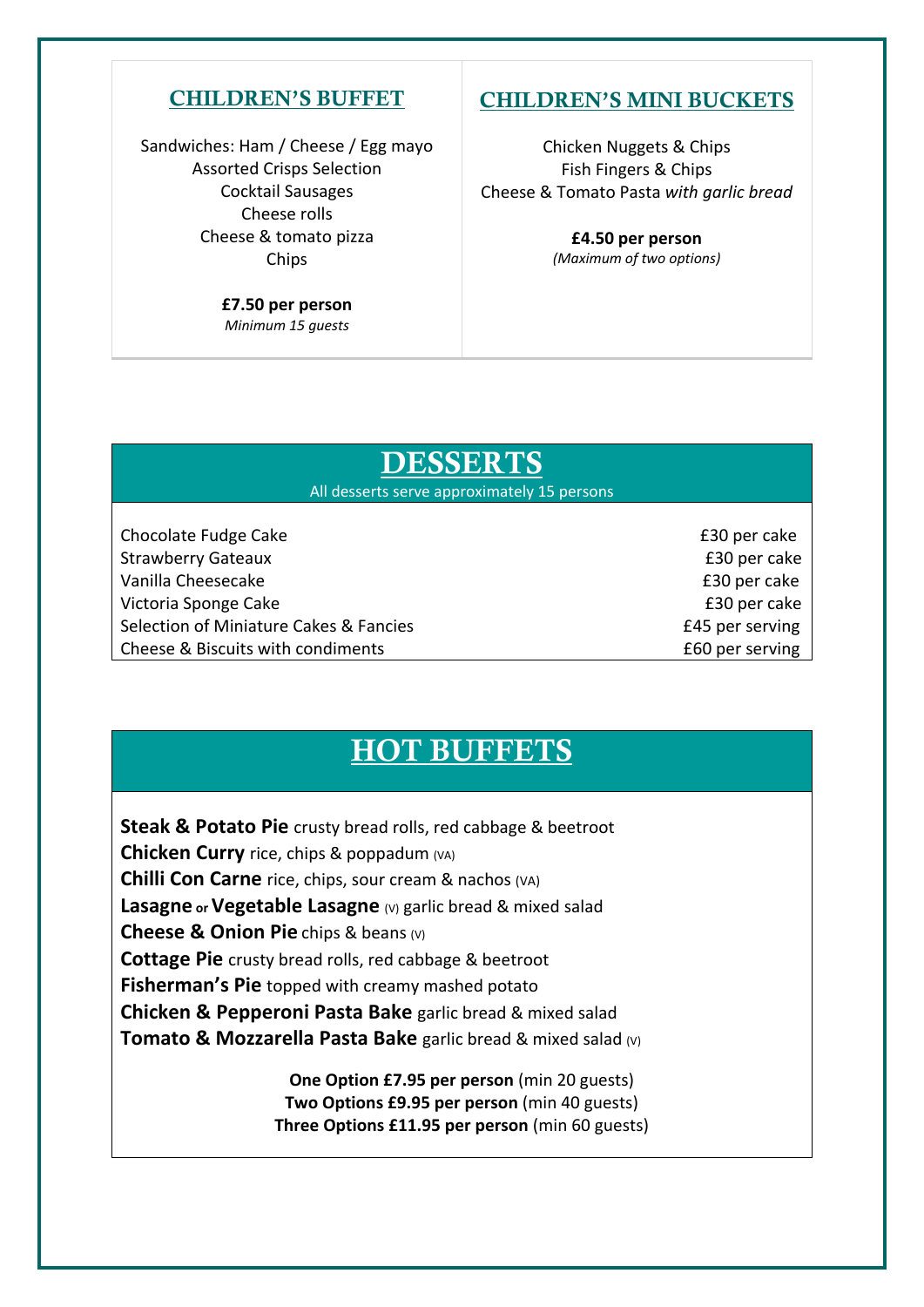## GOURMET BURGERS

**£9.95 per person** 

Served with, onion rings, rustic fries & salad.

**Smoked Cheese Burger- relish Southern Fried Chicken Burger- Cajun mayo**

> **--- Vegan Burger** (VE) Please order in advance

Circulated by our waiters to your table.

### MINI BUCKETS **£6.95 per person**

**Battered Fish & Chips** with mushy peas **Chicken Curry** with rice & naan bread (GFA) **Sausage & Mash** with rich onion gravy, topped with crispy leeks (VA) **Chilli Con Carne** with rice, topped with sour cream & nachos **Sweet Potato Dhal Curry** with rice & naan bread (VE) (GFA)

Choose two choices.

### SIMPLE SUPPERS

**£6.50 per person**

### **Hot barms served with chunky chips**

Choose maximum of 3 options

**Beef & Onion Gravy Turkey & Stuffing Pork & Apple Bacon & Sausage Vegan Sausage** (VE) **Brie.L.T** (V)

Circulated by our waiters to your table.

#### **ALLERGEN KEY**

(N= contains nuts) (V = Vegetarian) (V<sup>\*</sup> = Some options vegetarian) (VA = Vegetarian alternative available) (VE = Vegan) (GF = Gluten Free) (GFA= Gluten free alternative available)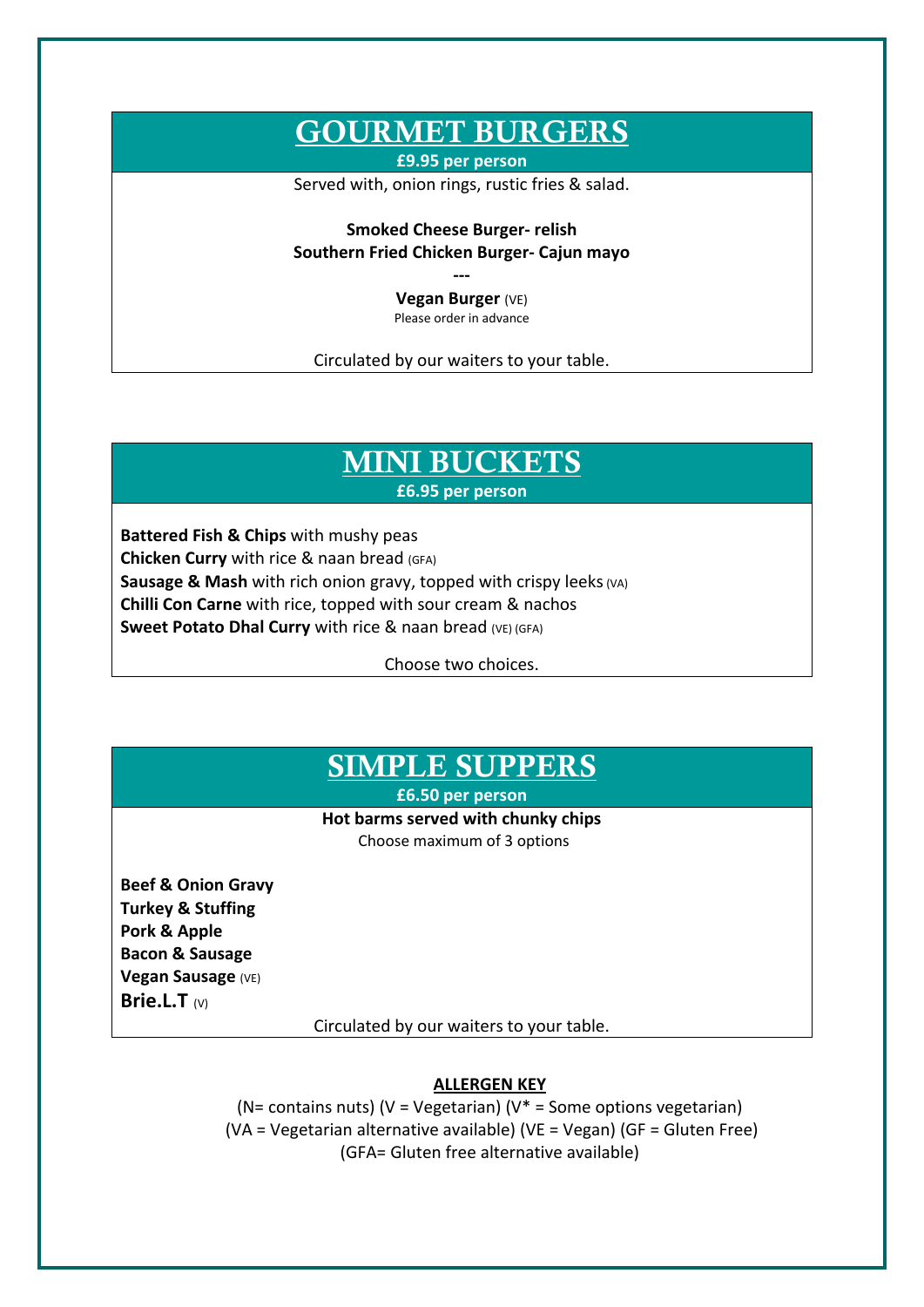# RECEPTION SERVICES

Greet your guests in style!

### **DRINKS ON ARRIVAL**

Glass of sparkling wine **E2.50** glass Bucks fizz **EQ.50** glass Prosecco **E4.00 glass** Bottled Beer **2008 E4.00 bottle** Pimm's & Lemonade **E4.00 glass** Cordial Juice £4.95 jug Fresh Orange Juice **E12.00** jug

**CANAPES E6.50** per person

Honey Glazed Sausages Mini Filled Potato Skins (V\*) Bruschetta (V) (GFA) Miniature Quiche Selection (V\*) Miniature Beef Burger

## TERMS & CONDITIONS

- $\partial$  All catering must be provided by Denton Golf Club's caterers.
- $\partial$  Final numbers and full payment for catering services are to be confirmed at your earliest convenience or at least **TWO WEEKS** in advance. Payments in instalments are also accepted. To arrange a consultation please contact the events team on 0161 336 3218 ext. 2
- $\partial$  All our food is prepared in a kitchen where nuts, cereals containing gluten and other allergens are present and our menu descriptions do not include all ingredients. Please inform us of any special dietary requirements or allergies for you and your guests. Denton Golf Club can provide substitute dishes upon request but cannot be held responsible for not conforming to dietary requirements or allergies if not given prior notice.
- $\partial$  Any foods prepared for an event will be served at the required time and left to stand for no longer than **ONE HOUR**. The Club accepts no responsibility for leftover food taken off the premises and guests will be asked to sign a disclaimer to that effect. We do not provide any take-away facilities.